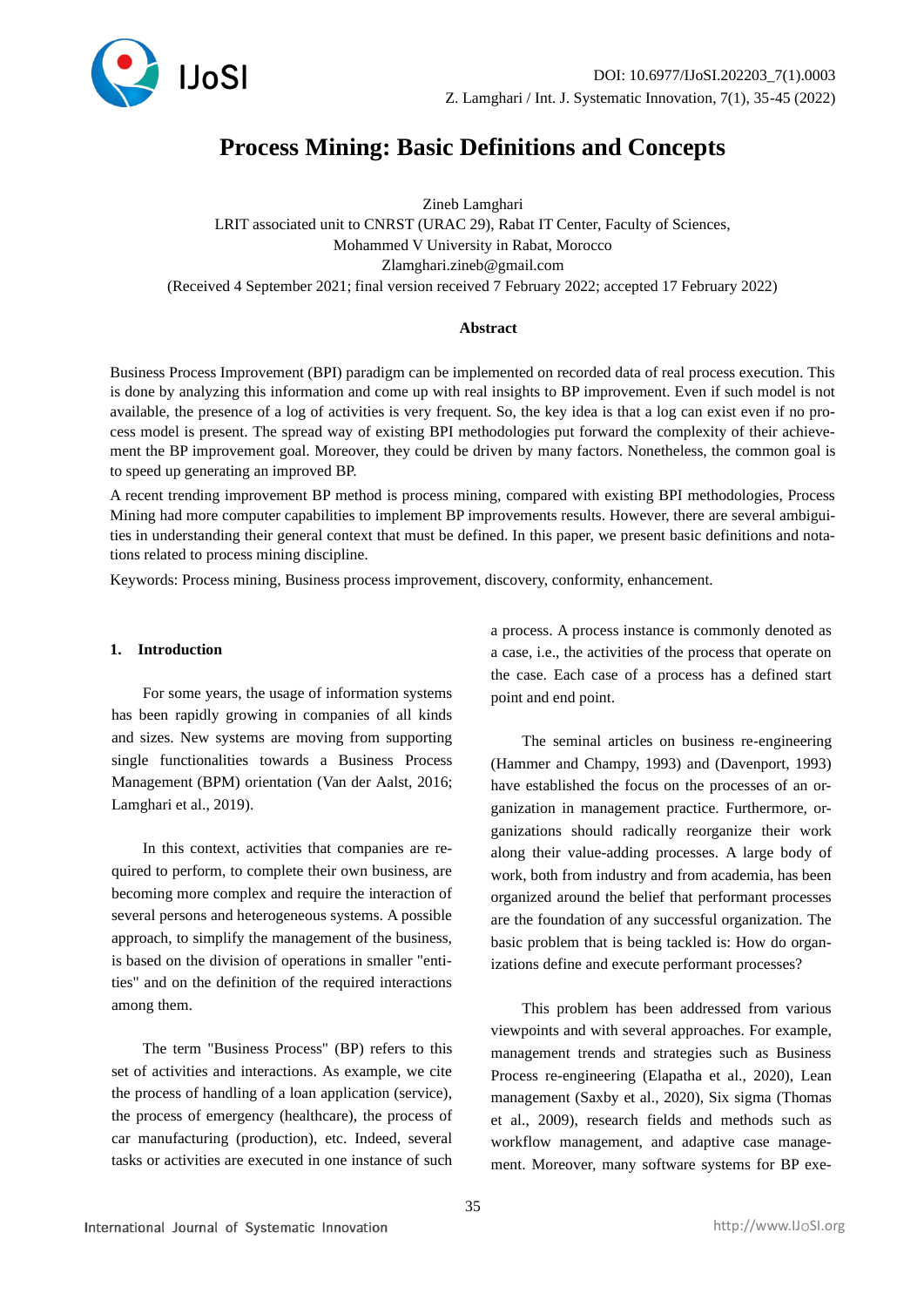

cution tools have been proposed. For example, Staffware, COSA, YAWL, Bizagi, Bonita, Camunda, jBPM, IBM Business Process Manager, Oracle BPM Suite, etc.

Beyond, BPM can be seen as the umbrella-term that encompasses all those methods that are concerned with the design, enactment, monitoring, and optimization of processes. The main objective of BPM is to align the process with the objectives of the organization. In this sense, each process must be configured, so that the results of the process lead to the achievement of the business goals.

The BPM approach tends to provide more support for various forms of analysis (e.g., simulation) and management support (e.g., monitoring). In many cases, analysts are interested in a real system behaviour, which may be hidden from domain experts and system engineers. To this purpose, most of the software that is used to define and to help companies in executing such processes, typically, leaves a trace of the executable activities. These traces called (Event log). Log consists of the name of the activity and the time the activity is executed; moreover, it is important to note that the traces are grouped in "instances" (can emerged a set of "cases"). Typically, it is necessary to handle several orders at the same time, and therefore the process is required to be concurrently instantiated several times. These instances are identified by a "case identifier" (or "instance id"), which is another field typically included in the log of the traces. Sometimes, especially small, and medium companies do not perform their work according to a formal and explicit BP; instead, they execute their activities with respect to an implicit sorting. Even if such model is not available, the presence of a log of activities is very frequent. So, the key idea is that a log can exist even if no process model is present.

The Business Process Improvement (BPI) paradigm can be implemented on recorded data of real process execution (traces). This is done by analysing this information and come up with real insights to BP improvement. The spread way of existing BPI methodologies put forward the complexity of their achievement the BP improvement goal. Moreover, they could be driven by many factors. Nonetheless, the common

goal is to speed up generating an improved BP. In this context, the most trending business process improvement method is PM (Van der Aalst, 2016). However, there are several ambiguities in understanding their general context that must be defined. Therefore, our paper is organized as follows: Section 2 presents existing methodologies related to business process improvement. Section 3 gives a general introduction to the Process Mining field, starting from the PM definition. Section 2 continues with illustrating PM categories and defining the very basic notion of event logs. Section 3 discusses different process models representations. Moreover, a list of process mining algorithms and tools are given (Section 4). The paper finishes with a comparative study between traditional BPIs methodologies and the process mining methodology, showing process mining advantages (Section 5).

# **2. Process Mining**

PM (Van der Aalst, 2016) is a relatively new field incorporating techniques for the discovery, monitoring, and enhancement of real processes by extracting knowledge from the information system event logs. Indeed, PM bridges two different fields: Process Science and Data Science (see Fig. 1). Process Science is a broad area of process modelling, analysis, and optimization. It incorporates Stochastics (analysis of random processes, using Markov chains, queuing networks, and simulation), Optimization (finding the best possible process implementation by applying mathematical optimization techniques), Operations Management & Research (designing and controlling production processes from management and mathematical modelling perspectives), Business Process Management (methods and techniques for the modelling, execution, and enhancement of processes). Business Process Improvement (Six Sigma techniques and Business Process Re-engineering), Process Automation & Workflow Management (tools and methods for the processes execution, including routing and resource allocation), Formal Methods & Concurrency Theory (analysis of process behaviors, using Petri nets, finite state machines, and other formal models). Data Science incorporates all aspects of data analysis and includes Statistics, Algorithms (providing efficient data processing), Data Mining (methods revealing unsuspected relationships in data sets), Machine Learning (techniques for giving computers capability to learn without being explicitly programmed), Predictive Analysis (methods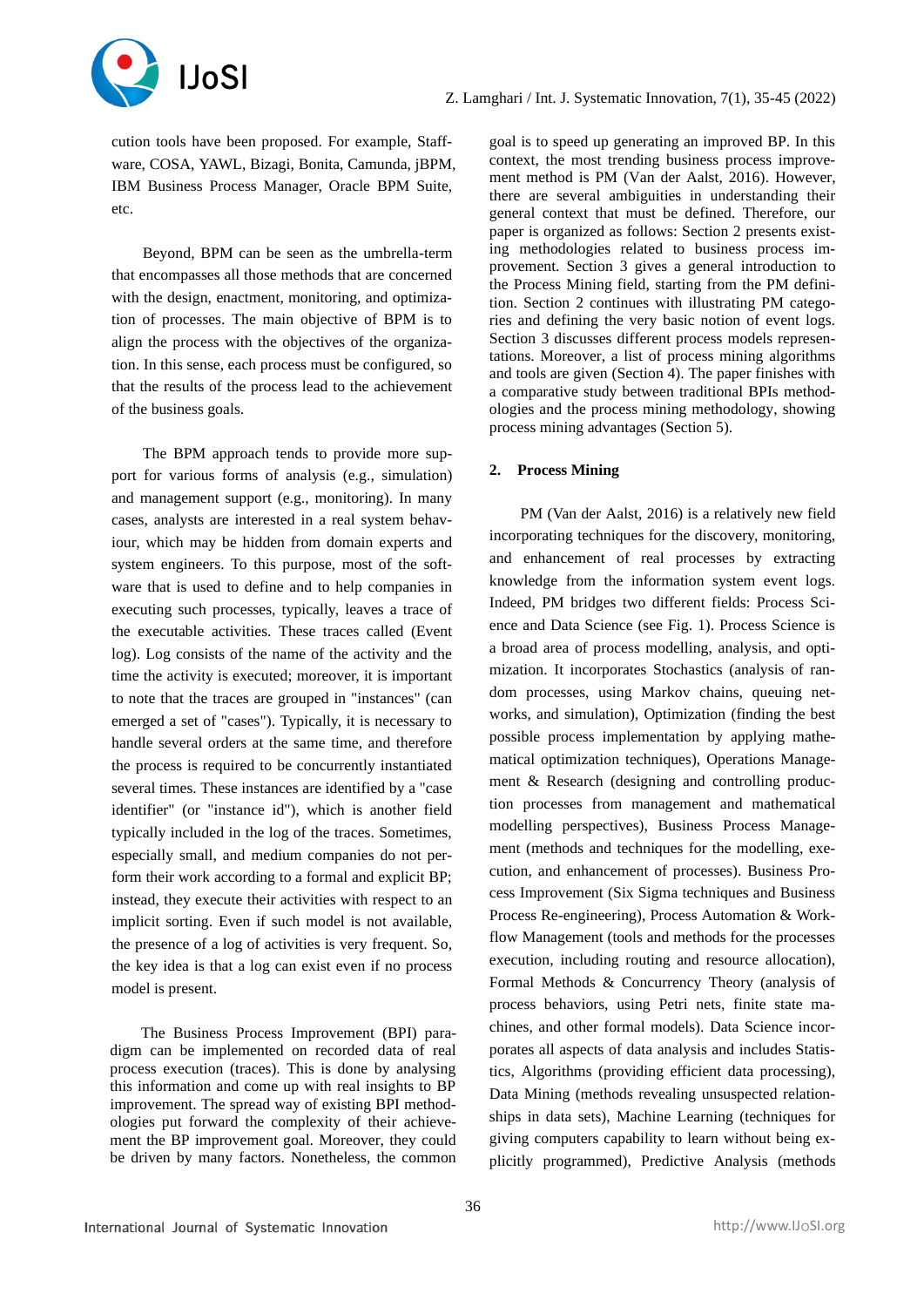

predicting the future trends), Databases (techniques for storing data), Distributed Systems (infrastructure for data analysis), Visualization & Visual Analytics, Business Models & Marketing (techniques for turning data into real value), Behavioural/Social Science (methods for the analysis of human behaviour), Privacy, Security, Law & Ethics (principles protecting individuals from "bad" data science practices).



Fig. 1. Overview of process mining and its three types of techniques



**Fig. 2.** Overview of process mining and its three types of techniques

## **2.1 Categories**

PM (see Fig. 1) is defined by three categories (Van der Aalst et al., 2011): (1) process discovery, (2) conformance checking, and (3) enhancement.

(1) Process discovery is a challenging task for many reasons. Often event logs are incomplete, i.e., only a fraction of possible behaviors is observed. The other

issue is that it can be difficult to uncover the composition of choices, iterations, or parallel executions, represented in the form of a flat event log. It describes process mining only in the offline setting, i.e., only finished process cases are analysed. Generally, process mining is not limited to the offline setting. It also entails methods such as prediction and recommendation based on current process data in an online setting. In the scope of this thesis, we consider the offline and the online setting. The challenge here is the demand of high-quality data and the structured form of resulted processes.

(2) Conformance checking methods find deviations from the expected behaviour. The expected behaviour can be represented in the form of a process model or an event log. One of the main challenges is the computational complexity. Typically, complicated process models and event logs lead to an exponential growth of possible alignments. The other challenge is to provide an intuitive visualization of alignments, helping analysts to reveal important discrepancies. Beyond activity names and timestamps, an event log may contain additional information, such as performers, costs, IP addresses, or other domain specific data.

(3) Enhancement techniques enrich process models with this information. Besides additional attributes taken from the event logs, these could also be results of conformance checking or performance analysis techniques. Model enhancement also considers an event log and a process model as inputs. This means, it is possible to improve an existing process model by looking in the past. Common aspects in model enhancement are time and cost. After discovering a process model from an event log, the discovered process model can be used to analyse for performance indicators, for example average throughput time and costs for improving or re–engineering the process. The bottleneck problem can be identified by analyzing waiting times between activities. After identifying the cause of bottlenecks, the process model can be enhanced at the right places. Enhancing resource performance is one important aspect. A social network in a workplace can be constructed by process discovery. It can give an idea of work collaborations and balance workload to improve resource performance. There is no restricting procedure how a process model can be enhanced. It depends on what problems an organization discovers and how an organisation wants to improve.

# **2.2 Event Logs**

The PM typically assumes that BP execution data are stored as event logs. An event can be considered as the starting point of process mining. The event log structure consists of cases or completed process instances. Each case is made of a sequence of events,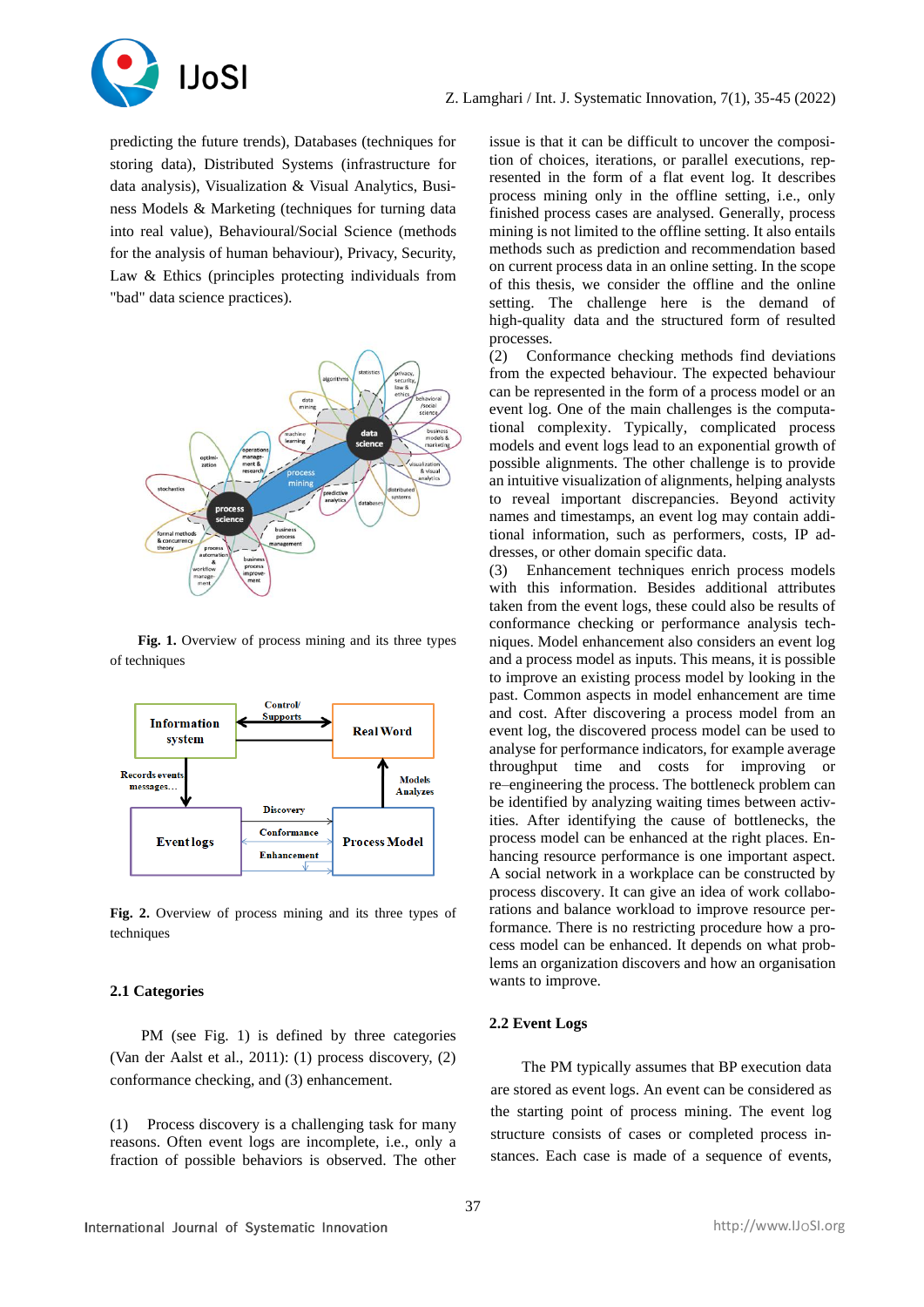

called a trace. An event can have any kind of additional attributes (timestamps, cost, resource, etc.) depending on the organization purposes. These additional attributes are important for monitoring the BP improvement. For example, bottlenecks cause that can slow-down the process flow. The event logs notation may depend on the information system treatment or purposes. However, the important point is the quality of these events that can heavily affect the process model representation and by necessity the main business of the organization. Therefore, event logs should be treated as first-class.

**a. Notations 1 (Event, Trace and sequence or case):** From a mathematical standpoint, each event in an event log is assigned to an activity executed for a singular process instance (one trace). For each trace, all events belonging to that case are ordered in a chronological style (see Figure 2.3.1). In this regard, A  $= \{a1, a2, \ldots, an\}$  denotes a finite set, where ai, i:1, 2, ….,n is an activity of a case or sequence of length n. Thus, one case l can be expressed as  $l = \langle a_1, a_2, \ldots, a_n \rangle$  $>$  and  $<$   $>$  denotes an empty sequence. The event logs L with n cases and r repetitions can be expressed as  $L = [\mathbf{l}_1^r, \mathbf{l}_2^r, \dots, \mathbf{l}_n^r]$ . For instance, the event logs  $L = \{ \langle a, a \rangle \}$ b, c,  $d>20$ ,  $\langle a, c, b, d>15$ ] signifies  $11 \le a, b, c, d>$ repeated 20 times,  $12 \leq a,c,b,d$  repeated 15 times, etc.

**b. Notations 2 (Noise, Infrequent, incomplete, and chaotic):** In a real-life setting, without a-priori knowledge on the process, it is difficult to distinguish between data quality problem: What is considered undesirable behavior depends on the application setting? When looking at the mainstream behavior of the process? then, all infrequent behavior is undesirable. When looking for workaround and divergent process executions, where some infrequent behavior may be desirable.

To explore these deficiencies, we use the following notations:  $L = [l_1^r, l_2^r, ..., l_n^r]$  is the event logs, where its composite sequences can be denoted as  $l_0$ ,  $l_1$ , ...,  $l_n$  and one sequence or case is expressed as

 $l = (a_1, ..., a_n)$ 

1. Noise: entail outliers that were recorded due to errors (Incorrectly logged).

2.  $A = \{a_1 / a_1 \neq a_{i_1} \quad i = 2,..., n\}$  This point describes events of activities that were executed out of the normal order.

3. Infrequent: low-frequent behaviour. For instance, events recorded due to temporary workarounds, and they are correctly logged.  $L = \{min_{l \in L} \text{ where } min_{l \in L} \neq max_{l \in L}\}\$ 

4. Incompleteness: Partial traces. In this paper we mean by incompleteness the problem of missing events.

For instance,  $U = \{ (\rangle / \exists i = 1,..., n, a_i \in l \}.$  To do so, traces are not complete in term of execution, i.e., events must be executed in the normal process but are not observed in the recorded traces).

5. Chaotic activity: can happen anywhere in the process Ch={ $a_1, a_2, \ldots$ , an  $\ell$  i= 1,...,n }. For example: L=[<a, b, c, d, C<sub>h</sub>>,<a, b, c, C<sub>h</sub>, d>,< a, b, C<sub>h</sub>, c, d>,< a,  $C_h$ , b, c, d>,<  $C_h$ , a, b, c, d>].  $C_h$  takes any position from a1 to an. Ch is a chaotic activity. We will learn how to filter chaotic activities in the following sections.

## **3. Process Models**

Process models (see Figure 3) are used to visualize, describe, prescribe, and explain the behaviour of processes of an organization for a wide range of objectives such as: communication among stakeholders, process improvement, process management, process automation, and process execution support. Concrete examples are the comparison of the "as-is" and the "to-be" process, documentation for complying with regulatory requirements such as ISO 9001, and the analysis of performance related problems such as bottlenecks and inefficiencies. Depending on the goal of the event logs analysis and on the analyst's personal taste, several ways of process visualization can be used. The most common are Petri Net, Transition Systems, Petri Net and Business Process Management Notation (BPMN).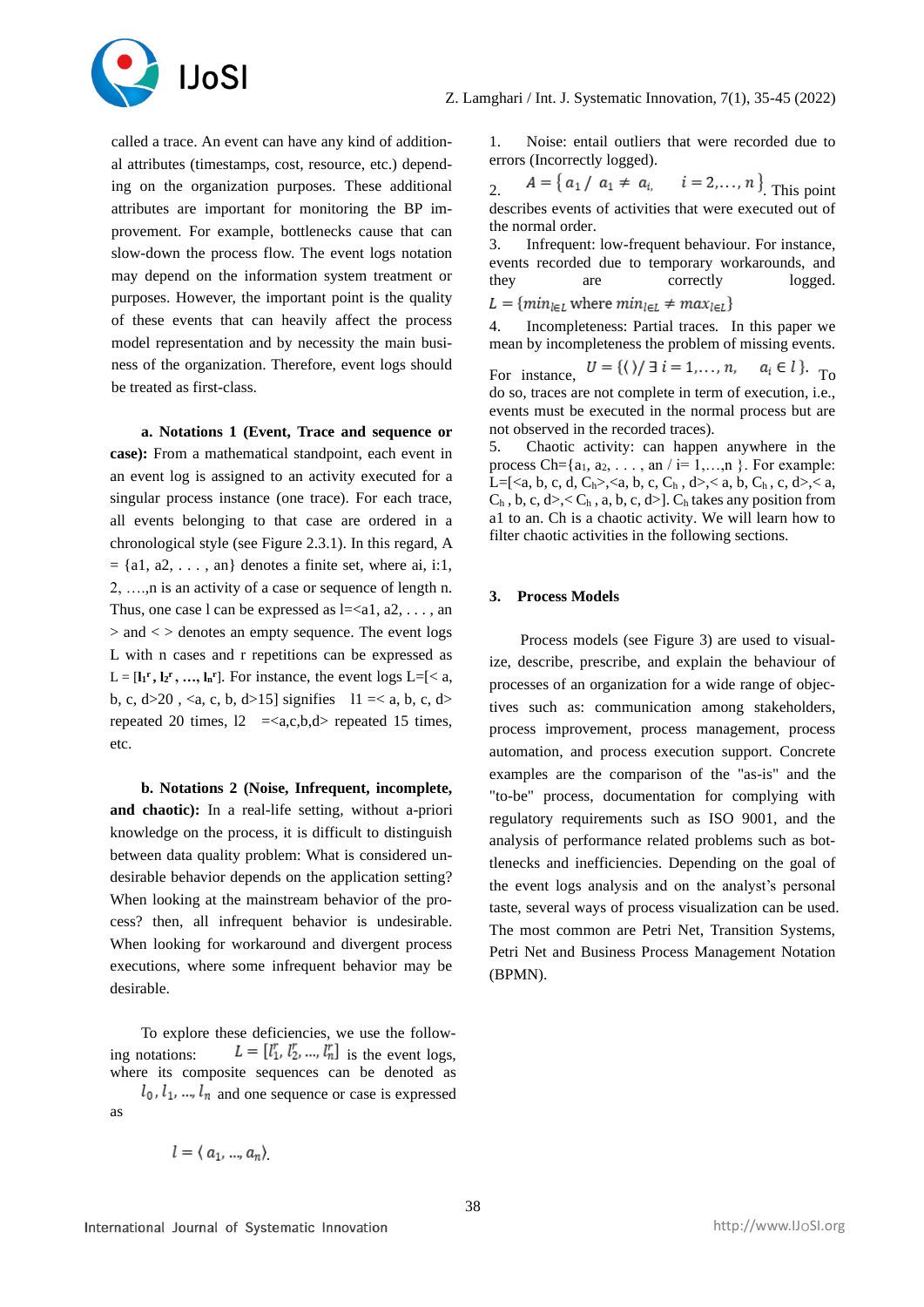



**Fig. 3** Process Modelling Notation

The main benefits of adopting a clear business model, through different levels of abstraction, are summarized in the following two points:

(1) It is possible to increase the visibility of the activities, that allows the identification of problems (e.g., bottlenecks) and areas of potential optimization and improvement.

(2) Grouping the activities in "department" and grouping the persons in "roles", in order to better define duties, auditing and assessment activities.

These workflow languages aim at constructing a well-defined and highly automated BP. As a result, processes become more structured. Structured process is referred to rigorously defined process, less complex and with high repetition frequency. The definition of a structured process as given by Devonport is as follows: Structured Process/Lasagna (see part a of Figure 4) is defined as a specific ordering of work activities across time and place, with a beginning, an end, and clearly identified inputs and outputs: a structure for action (Augusto et al.,2018). Therefore, structured processes comprehend those processes whose activities execution consistently follows a predefined process model reference (Werner and Gehrke, 2013). Since a formal representation of these processes can be easily described prior to their execution, tightly framed processes are characterized as fully predictable and repetitive and after their design-time description, they can be repeatedly instantiated at runtime. Examples of this category are production and administrative processes and as well as bank transactions that are executed in an exact sequence to comply with legal norms.

**Unstructured process/spaghetti:** every instance of the process can be different from another based on the environment, the content and the skills of the people

involved. These are always human processes. These processes may have a framework or guideline driving the process but only as a recommendation (Bukhsh et al., 2017). Therefore, unstructured process (see part b of Figure 4) is partially or totally not predefined, adaptable, content–driven and knowledge worker involved. We can then define their characteristics as follows:

Diversity: processes that can generate a set of execution cases that are structured very differently.

• Knowledge–Intensive: Decisions in an unstructured process that are based on a lot of information, which may be provided from different resources.

Uncertainty: There is no single answer or end–result in an unstructured process.

• Flexibility: There is no single way to complete an unstructured process. Each next step depends on the previous one and could be completely different every time we run the process.

Moreover, figure 4 illustrates the transformation of a spaghetti process to become more comprehensible as a simplified process model. The operation simplifies process models by keeping high frequent behaviors and filtering out low frequent behaviors. Indeed, executing loosely structured processes generates unstructured behaviors (Taylor, 2014). After mining an unstructured log, a spaghetti-like process can be revealed. "Spaghetti processes" is a metaphor of unstructured ones.

It cannot be assumed that a spaghetti–like process is wrong or that it has a problem caused by process discovery algorithms. It rather means a process model accurately reflects reality. However, spaghetti processes still have issues that are difficult to be analyzed and hard to understand due to its complexity. In this context, it is a very interesting challenge to simplify an unstructured process into a more structured one. The BP characteristics (see Figure 5) can help to determine the system within we will implement our business processes. These systems can be defined as systems with intensive data or with intensive knowledge (see Figure 5). Here, we illustrate the passage between data–intensive system and knowledge–intensive system. Obviously, unstructured processes are composed of a set of structured processes. Indeed, process mining concept consists of treating well-structured processes. For this reason, PM still meaningfully usable for unstructured processes. Consequently, PM can support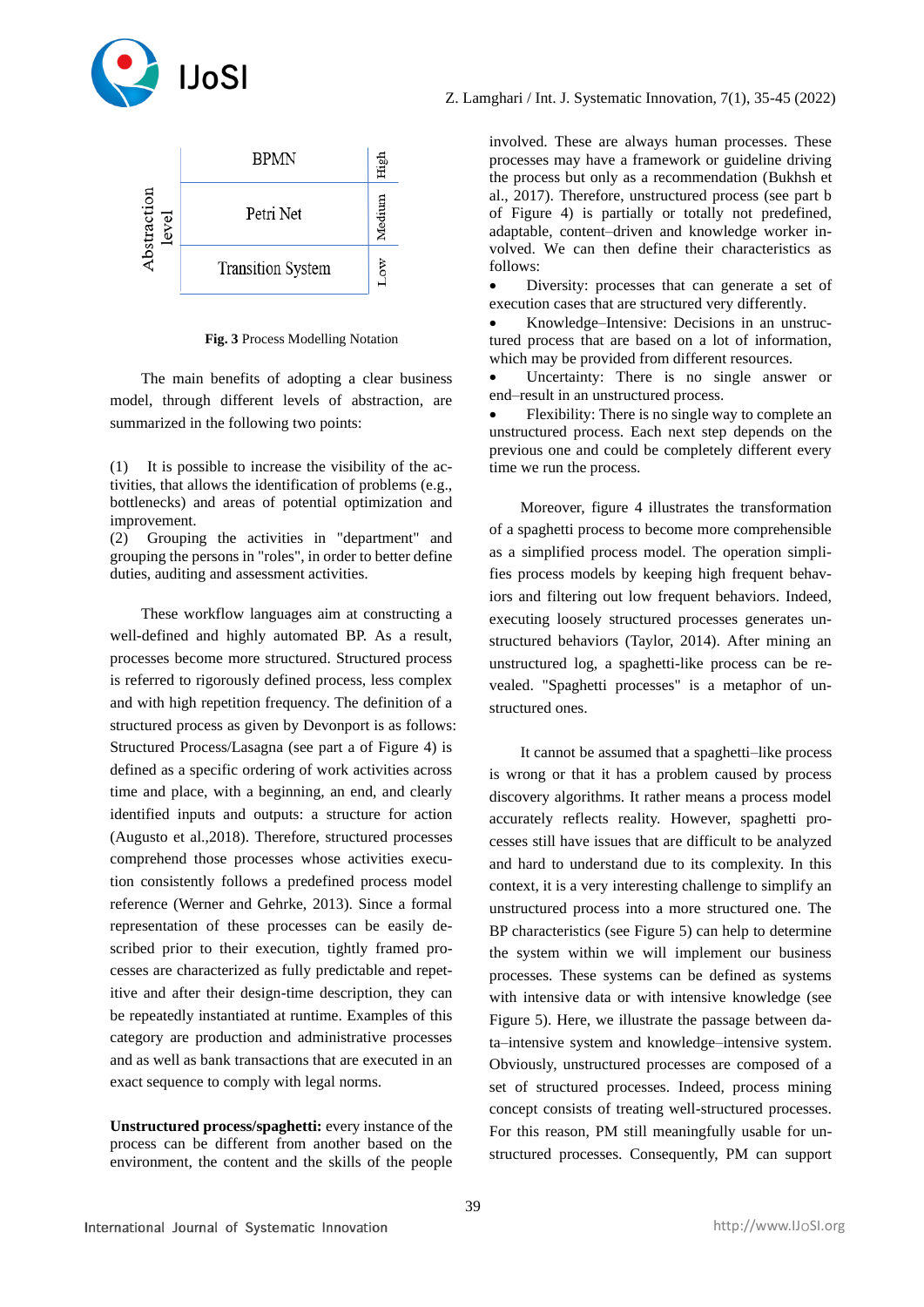

system with intensive knowledge, like Enterprise Content Management (ECM) and Adaptive Case Management (ACM) system, and systems with intensive data like BPM.

In (Hammer and Champy, 1993; Webber, 2011), the authors focus on how redesigning BPs by presenting four dimensions to quantitatively measure process performance (time, cost, quality and flexibility). This method cannot treat the three first phases (Design, Model, Execute) of the BPM life cycle because it is used after the execution phase. Further, the work in (Davenport, 1993) defines improvement metrics only in the monitor phase by controlling data related to the BP objective. Then, as stated in (Elapatha et al., 2020). the authors present a scientific method to evaluate BPM products by defining a set of criteria for each BPM phase except the optimization phase. Also, as reported in (Saxby et al., 2020) the author focuses on the objectives of performing BPM design. As well as cited in (Thomas et al., 2009), the authors identify the new functional requirements for a Semantic Business Process Management (SBPM) System for each phase of the BPM life cycle and explain the benefits of adopting semantic technologies in SBPM. The authors specify requirements, rather than solutions and metrics. Thus, in (Baluch et al., 2012) the authors propose a method to evaluate and monitor the business process against performance requirements and show the effects of ongoing processes on business goals, in a real-time manner. Additionally, the paper of (Harry, 1998) treats only the implementation phase of the BPM lifecycle. Furthermore, the authors in (De jong et al., 2016) use data warehouse in the BPM life cycle in order to support the tree following phases (Execute, Monitor, Optimize). Last, the work in (Kanji, 1990) considers the whole BPM life cycle by implementing techniques for process mining and intelligent (re)design to support the redesign and diagnosis phases and thus close the BPM life cycle.

#### **4. Process Models**

In this section, we resume existing process mining algorithms and tools

## **4.1 Algorithms**

At the heart of a PM discovery technique lays process mining algorithms. These algorithms, often embedded in the process mining software, translate the data from event logs into readable models. Several algorithms are available, each having its own properties concerning the form of input, conversion of data, and form of output. One must pick the right algorithm for a dataset for the right goal and right way of visualization. Much has been written about the mining algorithms. Thus, a process discovery algorithm constructs a generic process model based on event logs. It is an abstracted and general representation of real event logs. Several discovery algorithms are described with basic representation of process models, like alpha algorithm. Other algorithms are representing different levels of abstraction combined with clustering and classification techniques, to model processes from unstructured and complex events. In this regard, we are inspired by (Van der Aalst et al., 2018) to list the following process discovery algorithms:

The first miner developed is the Alpha–algorithm (Sang, 1991). This algorithm is based on eight simple mathematical definitions and visualizes its models in the Petri Net modelling language. Because of its simplicity, it is popular among scholars, but it is unpractical in real-life, because of its difficulty in handling noise, infrequent/incomplete behavior, and complex routing constructs. A second miner is the Heuristic miner (previously called Little Thumb), is better equipped to handle complex routing and it can abstract exceptional behavior and noise, making it suitable for actual logs (Vanden Broucke and Weerdt, 2017). The third algorithm is Fuzzy miner that focusses on unstructured behavior and large event logs. Its output is configurable to reach a desired level of abstraction but can only be visualized in a fuzzy model (Gunther and Van der Aalst, 2007). Fuzzy mining adaptive process simplification based on multi perspective metrics in the international conference on business process management. Springer, Berlin, Heidelberg). Indeed, it deals with process complexity. It highlights significant information and hides less significant activities. In this sense, fuzzy miner simplifies unstructured processes.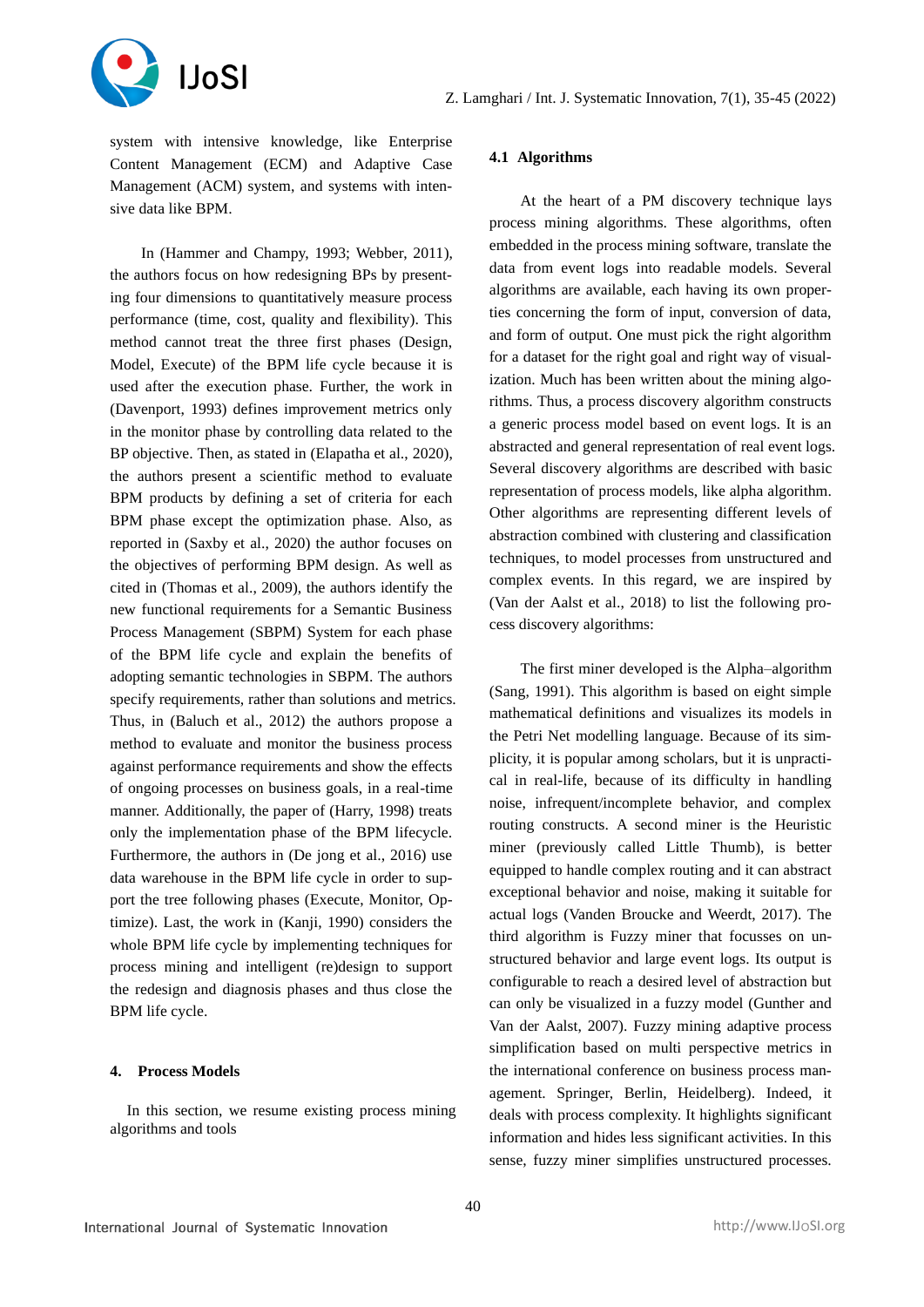

The simplification process aims at preserving significant behavior, while less significant but highly correlated behaviors are aggregated into clusters, and less significant or less correlated behaviors are abstracted. Other interesting algorithms are:

(1) Inductive Miner (IM): treats events by grouping them into sub-logs. For each sub–logs, a sub-process is generated. Then, a combination between the resulted sub-processes are released to obtain the generic process model. In this respect, the IM algorithm produces sound models (Bogarin et al., 2018), i.e., less none-conformities detected, and it fits with the majority of present logs. Besides, it cannot identify complex and non-local process control patterns.

(2) Genetic Miner (GM): randomly creates process models from logs. For each process, the precision metric is calculated. Then, sound models are combined based on the mutation operation. The genetic algorithm improves models according to specific objective. The main limitation of this approach is their complexity in discovering and representing process models from real data sets (Vanden Broucke and Weerdt, 2017). State Based Regions (SBR): generates a Petri net from a Transitions System (ST) based on specific abstractions, such as: Set, Multi-Set, Sequence, and other types of abstractions, in which each state of the ST can be represented by a complete or partial trace. This algorithm ensures the fitness metric, as well as the identification of complex control structures. On the other hand, SBR is unable to process incomplete and noisy logs (Van der Werf et al., 2008).

(3) Language Based Regions (LBR): The main idea of this algorithm is to find places based on the language process. All candidate places correspond to a language region. The discovered Petri net will be obtained by adding a place for each positive solution based on linear resolution. Each solution is represented as a triplet (A; B; C), where A is the set of inputs arcs, B is the set of outputs arcs and C is the number of tokens in the square. Indeed, the LBR algorithm uses properties derived from logs (causal relationships), to determine the final model by describing different places. Unfortunately, this algorithm is unable to process incomplete and noisy logs (Van der Aalst et al., 2018).

# **4.2 Tools**

Currently, there is a wide range of research and commercial tools available in PM area: ProM1, Disco2, ARIS Process Performance Manager3, QPR Process Mining4, ProcessGold5, Celonis6, Minit7, and myInvenio8. Indeed, several process mining tools are available. Choice can be based on a specific needed set of functionalities, supported data formats, but also costs. Finding the right tool can be difficult since no comprehensive comparison exists.

Table 1 shows a list of process mining tools. Overall, three earnings models can be distinguished. First the common licencing structure where an organization can buy the tool for a certain period or indefinitely. The tool can be sold in combination with or without support for implementation or analysis. This is the case with, for example, ARIS BPM (Process Performance Manager), Celonis Process Mining, and Disco. Another earnings model is offering process mining as a service (PMaaS). This is provided by Icris and Coney. And lastly, several open-source tools are available. Most famous example is ProM, but also Apromore is popular. Based on the number of academic publications on the topic, open-source process mining platform ProM seems to be the most popular. ProM is an extensible framework that runs on Java and obtains its functionality by a wide variety of plug-ins. Because it is an independent platform and is developed by process mining "creator" Will van der Aalst, it is popular among scholars performing applied research. There are over 1500 free plug-ins available, each with different functionalities and options (Van der Aalst, 2016). For example, the use of different miners (heuristic, alpha-algorithm, and fuzzy), sorts of output (Petri Net and BPMN), and types of analysis (process discovery, dotted chart, and social networks). However, the academic character makes it difficult to use. Manuals and instructions are missing, and support can only be found in its community of volunteers. It seems that only few commercial organizations use this tool and even if they do so, they mostly use it to learn the concept of process

<sup>8</sup> https://www.my-invenio.com/process-mining-vision/

<sup>1</sup> http://www.promtools.org/doku.php

<sup>2</sup> https://fluxicon.com/disco/

http://www2.softwareag.com/

<sup>4</sup> https://www.qpr.com/solutions/process-mining

<sup>5</sup> http://www.processgold.com/en

https://celonis.com/

<sup>7</sup> https://www.minit.io/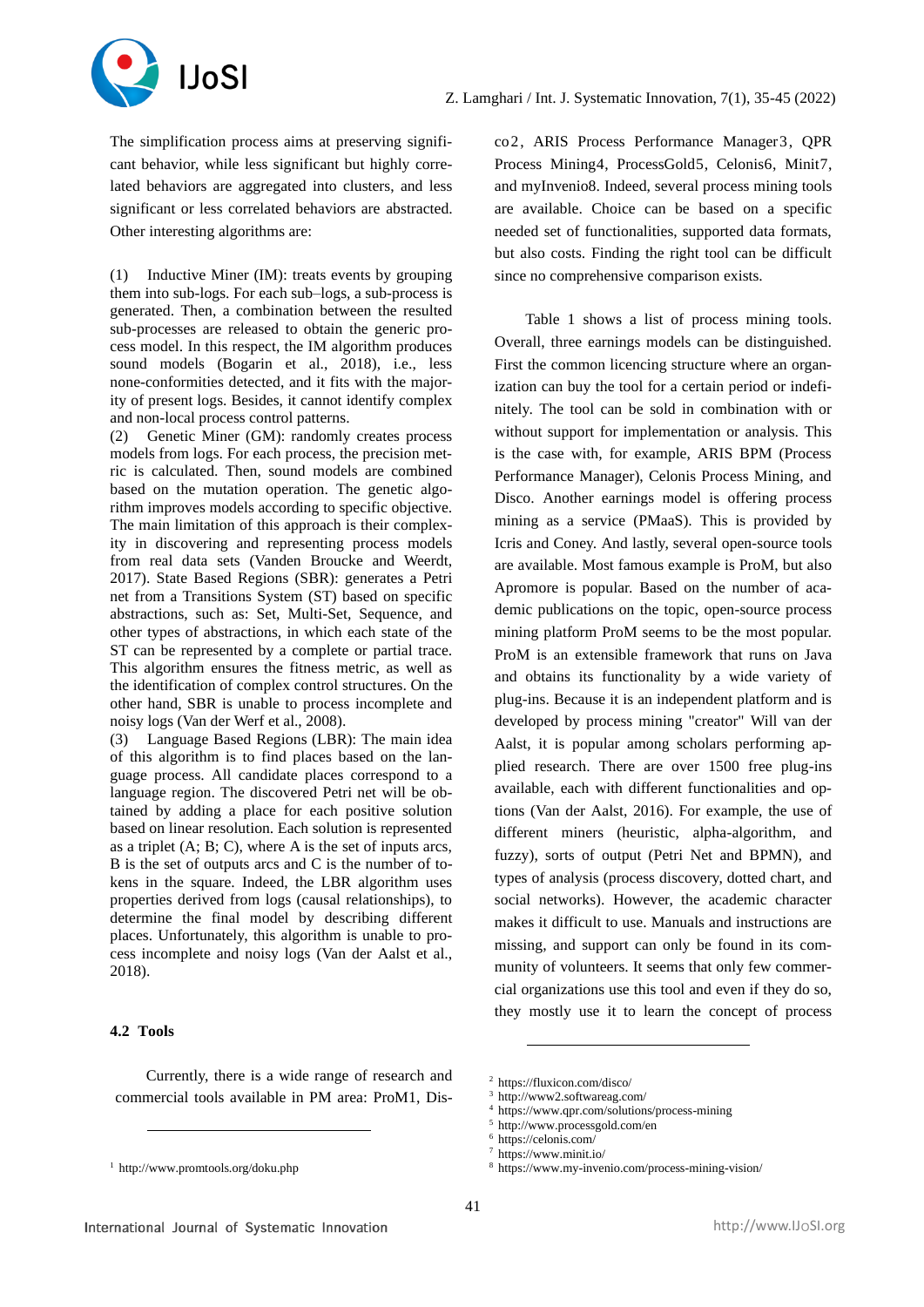

mining before buying more user-friendly tool.

A more user-friendly process mining tool package is Disco, Developed by Fluxicon. Disco lacks some functionalities when compared to ProM, but distinguishes itself with a fast, well documented, and clear interface. Very limited knowledge on process mining is required to perform an analysis. But the lack of real-time connections to databases makes it less useful for large companies. It seems logical that Fluxicon focusses on small and medium-sized enterprises.

A third tool package, used by MoD, is ARIS Process Performance Manager. This package contains three components: the administrator's section, the business analyst's section, and the dashboard.

The section for the administrator is used to load the data. This can be a single file, but also a connection to a database. A good example is SAP. With the right connector, the SAP databases can be periodically and automatically loaded into the ARIS databases. Initializing this connector will cost some effort but can be a good investment. The business analyst's section of the tool is used for in-depth analysis. With the use of filters, selections of the dataset can be made.

Analysts can use several techniques and models to answer their process related questions. The steps of this process (the query) can be saved, so when the data are refreshed, the analysis can be updated.

The last section, the dashboard, is meant for tracking the organization's process performance. The analyst can develop certain queries. For example, the average lead time of preventive maintenance of a specific weapon system, and this can be loaded into the process-centric dashboard as a Key Performance Indicator (KPI). The dashboard periodically collects recent data from the ERP and the process owner can follow the progression. Based on the average process and on its excesses, the process owner can decide to intervene. Also, the (Kebede, 2015) developed a model to compare ProM, Disco, and Celonis on fifteen characteristics. The model was updated to the lasted tool versions and Celonis was replaced for ARIS PPM.

| <b>Start</b> | Software name                                    | <b>Software Developper</b> | Country           |
|--------------|--------------------------------------------------|----------------------------|-------------------|
| 2005         | ProM                                             | The Process Mining Group   | The Netherlands   |
| 2007         | <b>ARIS Process Performance</b><br>Manager       | Software AG                | Germany           |
| 2007         | <b>Interstage Automated Process</b><br>Discovery | Fujitsu, Ltd.              | Japan             |
| 2008         | StereoLOGIC Discovery An-<br>alyst               | StereoLOGIC                | The United States |
| 2009         | The Process Mining Factory                       | Icris                      | The Netherlands   |
| 2010         | Apromore                                         | The Apromore Initiative    | Australia         |
| 2011         | <b>Celonis Process Mining</b>                    | Celonis GmbH               | Germany           |
| 2011         | Perceptive Process Mining                        | Perceptive Process Mining  | The United States |
| 2012         | Disco                                            | Flusicon                   | The Netherlands   |
| 2012         | <b>QPR Process Analyzer</b>                      | <b>QPR</b>                 | Finland           |
| 2012         | Process Mining Solution                          | Coney                      | The Netherlands   |

**Table 1. Exhaustive list of process mining developers**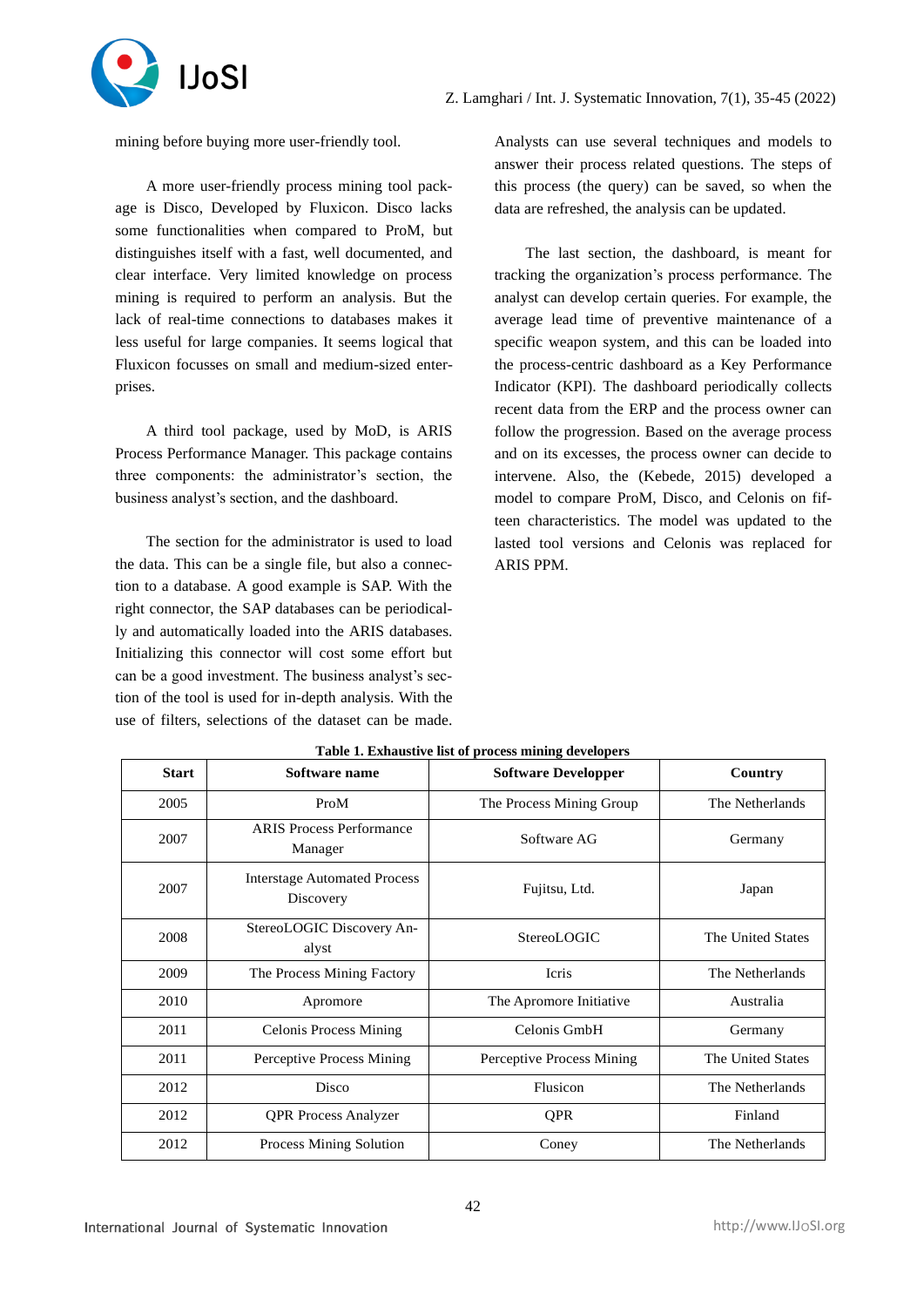

| 2013 | <b>SNP Business Process Anal-</b><br>ysis | SNP Schneider-Neureither &<br>Partner AG | Germany           |
|------|-------------------------------------------|------------------------------------------|-------------------|
| 2013 | minit                                     | <b>Gradient ECM</b>                      | The United States |
| 2015 | myInvenio                                 | Cognitive Technology Ltd.                | Malta             |
| 2015 | XMAnalyzer                                | <b>XMPro</b>                             | The United States |
| 2016 | Lana                                      | Lana Labs GmbH                           | Germany           |
| 2017 | ProcessGold                               | ProcessGold International B.V.           | The Netherlands   |
| 2018 | Kofax insights                            | Kofax INC.                               | The United States |
| 2018 | Appnomic OpsOne                           | Appnomic self-healing enter-<br>prise    | India             |
| 2019 | MPM process mining                        | Mehrwerk GmbH                            | The Netherlands   |
| 2020 | EverFlow                                  | <b>Icaro Tech</b>                        | <b>Brazil</b>     |
| 2021 | <b>UiPath Process Mining</b>              | UiPath                                   | Romania           |

**Table 2.** Process mining compared to traditional BPI methodologies

| Concepts                 | Process Mining (Mature version)                                   |
|--------------------------|-------------------------------------------------------------------|
|                          |                                                                   |
| <b>First mentioned</b>   | 2015                                                              |
| Origin                   | The rise of big data and accessibility of computing power         |
| Align                    | Align de facto with de jure process models                        |
| Process view             | Discovering, conforming, and enhancing business processes         |
|                          |                                                                   |
| <b>Involvement</b>       | Multidisciplinary team                                            |
| Methodology              | Plan, extract, process data, mine and analyze event data, evalua- |
|                          | tion, and process improvement $&$ support in a team               |
| <b>Primary Effects</b>   | Gain quantitative and factual knowledge about processes           |
| <b>Secondary Effects</b> | Improvements can be monitored and verified                        |
| Criticism                | Demanding high quality data and structured processes              |

#### **5. Discussion and Conclusion**

A basic discussion of several traditional BPI methodologies has already been given in section 1. In this research, we compare process mining with these traditional methodologies. On one hand, they find their origin in Lean and while throughout the years many different BPI approaches arose, the boundaries between these BPI approaches remain vague. In this regard, many approaches have been combined to form new BPI approaches and users often interchange the terms. As a science, this makes it difficult to investigate their characteristics. An overview is presented to order eight widely used BPI approaches on nine properties.

This overview contributes to the knowledge on BPI. However, this is only the tip of the iceberg. Scholars and management consultants frequently come up with new BPI approaches and combine them till distinction is long

gone. For example, next to Lean Six Sigma and Lean MRO (Maintenance Repair and Overhaul) the research shows us that the variations Lean Start-up, Lean Manufacturing, Lean Management, Lean Thinking, Lean Enterprise, and Lean Maintenance also are being used. These variations could be completely new methodologies, slightly adjusted methodologies, or identical to Lean as described in this chapter.

On the other hand, all discussed BPI approaches have a statistical or analytical background, but process mining excels in its ability to automatically convert data into organized information. It is hypothesized that PM is a mature BPI approach. In its short history, process mining has made an impressive development. Every year, more process mining tool is developed, papers on the topic are published, courses in process mining are given, and case studies are conducted (Gonella, 2017). Since process mining is a data driven activity, and with data storage becoming cheaper and cheaper and initiatives like the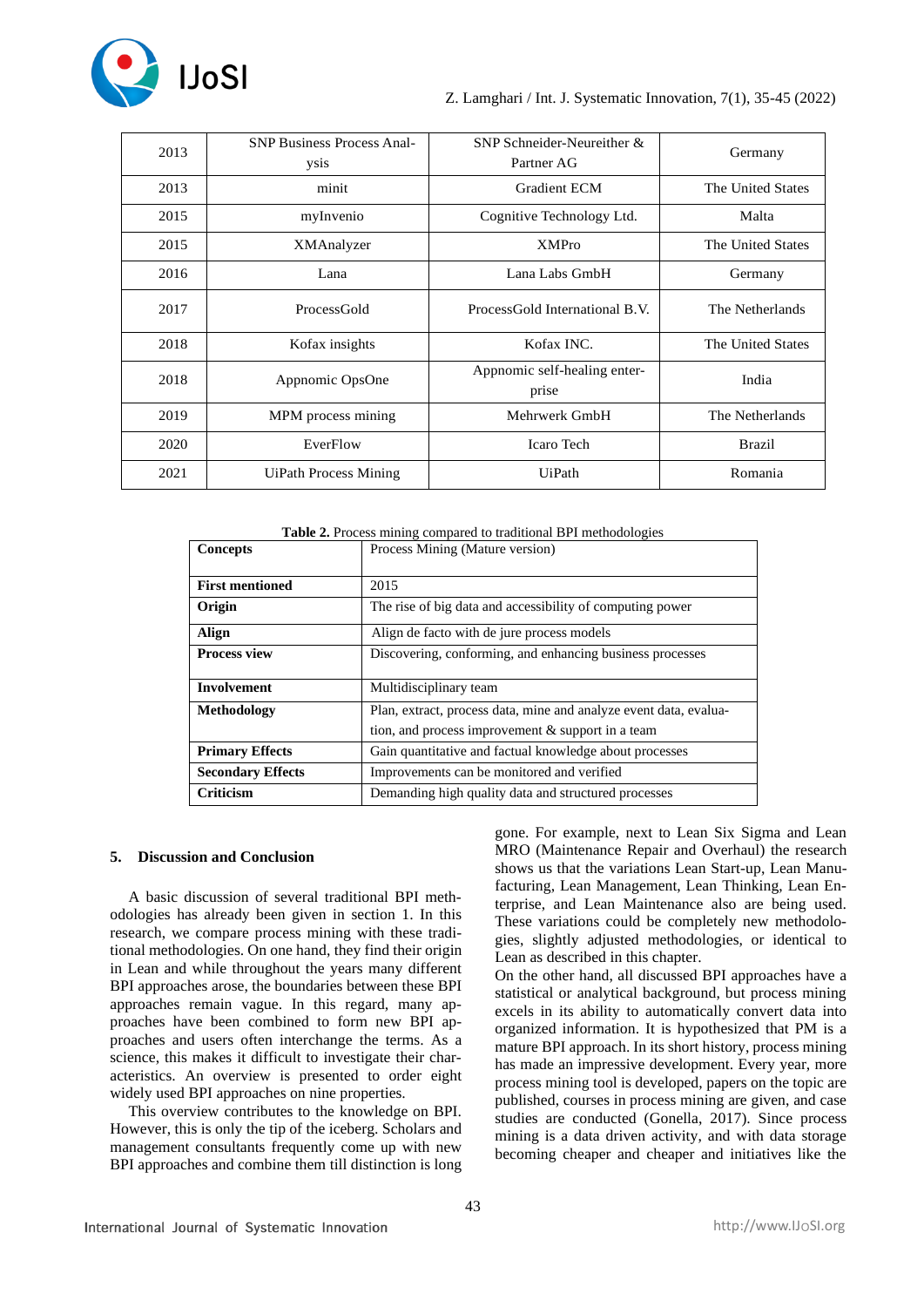

Internet of Things (IoT) boosting data production, new possibilities do arise.

Mechanics can, for example, enter their activity data in the ERP with wireless tablets, giving real time analysis possibilities. Combining this with Artificial Intelligence (AI) and Machine Learning (ML) can offer even bigger opportunities. AI can find deviating process instances and even suggest improvements without human intervention. PM provides data on all activities of a process: its throughput, lead times, its delays, etc. These data can be used for building an accurate model in simulation tools. By reasoning, but also by trial-and-error, elements in the simulation can be changed till the model cannot be improved anymore. The changes can then be applied in the real world. Integrating process mining tools with simulation tool can create significant opportunities, and from the managerial standpoint, PM accumulates teams experiments to produce more significant results.

To conclude, all discussed BPIs have a statistical or analytical background, but process mining excels in its ability to automatically convert data into organized information. Compared with existing BPI methodologies, process mining had more computer capabilities to implement BP improvements results. However, there are several drawbacks that must be addressed. Indeed, these drawbacks will be discussed in the following chapter. They mainly concern event logs quality and business process structures.

# **References**

- Augusto, A. Conforti, R. Dumas, M. La Rosa, M., Maggi, F.M., & Marrella, A. (2018). Automated discovery of process models from event logs: Review and benchmark, IEEE Transactions on Knowledge and Data Engineering, 31, 4, 686-705.
- Baluch, N.H., Che Sobry, A., & S. Mohtar, S. (2012). TPM and lean maintenance: A critical review. Interdisciplinary Journal of Contemporary Research in Business (IJCRB), 4, 2, 850-857.
- Bogarin Vega A. , R. Menendez, & Romero, C. (2018). Discovering learning processes using inductive miner: A case study with learning management systems, Psicothema, 30, 3, 322-329.
- Bukhsh, Z.A., Van Sinderen, M., K. Sikkel, K., & Quartel, D.A. (2017). Understanding Modeling Requirements of Unstructured Business Processes. In 14th International Conference on e-Business, King Juan Carlos University, Madrid, Spain.
- Davenport, T.H. (1993). Process innovation: reengineering work through information technology, Harvard Business Press.
- De Jong, S.J., Wouter, W, & Van Blokland, B. (2016). Measuring lean implementation for maintenance service companies. International Journal of Lean Six Sigma, 7, 1, 35-61.
- Elapatha, V., Wijeratne, J., & Shahzadah, N. (2020). An analysis of the implementation of business process re-engineering in public services. Journal of Open Innovation: Technology, Market, and Complexity, 6, 4, 114.
- Graafmans, T., Turetken, O., Poppelaars, H., & Fahland, D. (2021). Process mining for six sigma. Business & Information Systems Engineering, 63, 3, 277-300.
- Gonella, P. (2017). Process mining: A database of applications. HSPI Management.
- Gunther, C.W., & Van der Aalst, W.M.P. (2007). Fuzzy mining adaptive process simplification based on multi perspective metrics. International conference on business process management, Springer, Berlin, Heidelberg.
- Hammer, M., & Champy, J. (1993). Reengineering the Corporation: A Manifesto for Business Revolution. Paperback edition, HarperBusiness, New York.
- Harry, M.J. (1998). Six sigma: A breakthrough strategy for profitability, Quality Progress, 31, 5, 60-64.
- Kanji, G.K. (1990). Total quality management: the second industrial revolution, Total Quality Management, 1, 1, 3-12.
- Kebede, M. (2015). Comparative Evaluation of Process Mining Tools. P.hd thesis, University of Tartu, Estonia.
- Lamghari, Z., Radgui, M., Saidi, R, & Rahmani, M.D. (2019). Passage challenges from data-intensive system to knowledge–intensive system related to process mining field, Proceedings of the ArabWIC 6th Annual International Conference Research Track-ACM.
- Saxby, R., Cano-Kourouklis, M., & Viza, E. (2020). An initial assessment of lean management methods for industry 4.0. The TQM Journal, 32, 4, 587-601.
- Thomas, A. Barton, A., & Chuke-Okafor, C. (2009). Applying lean six sigma in a small engineering company–a model for change. Journal of Manufacturing Technology Management, 20, 1, 113-129.
- Sang, R. (1991). The finite element method for elliptic problems. Journal of Elasticity, 38, 2, 209-218.